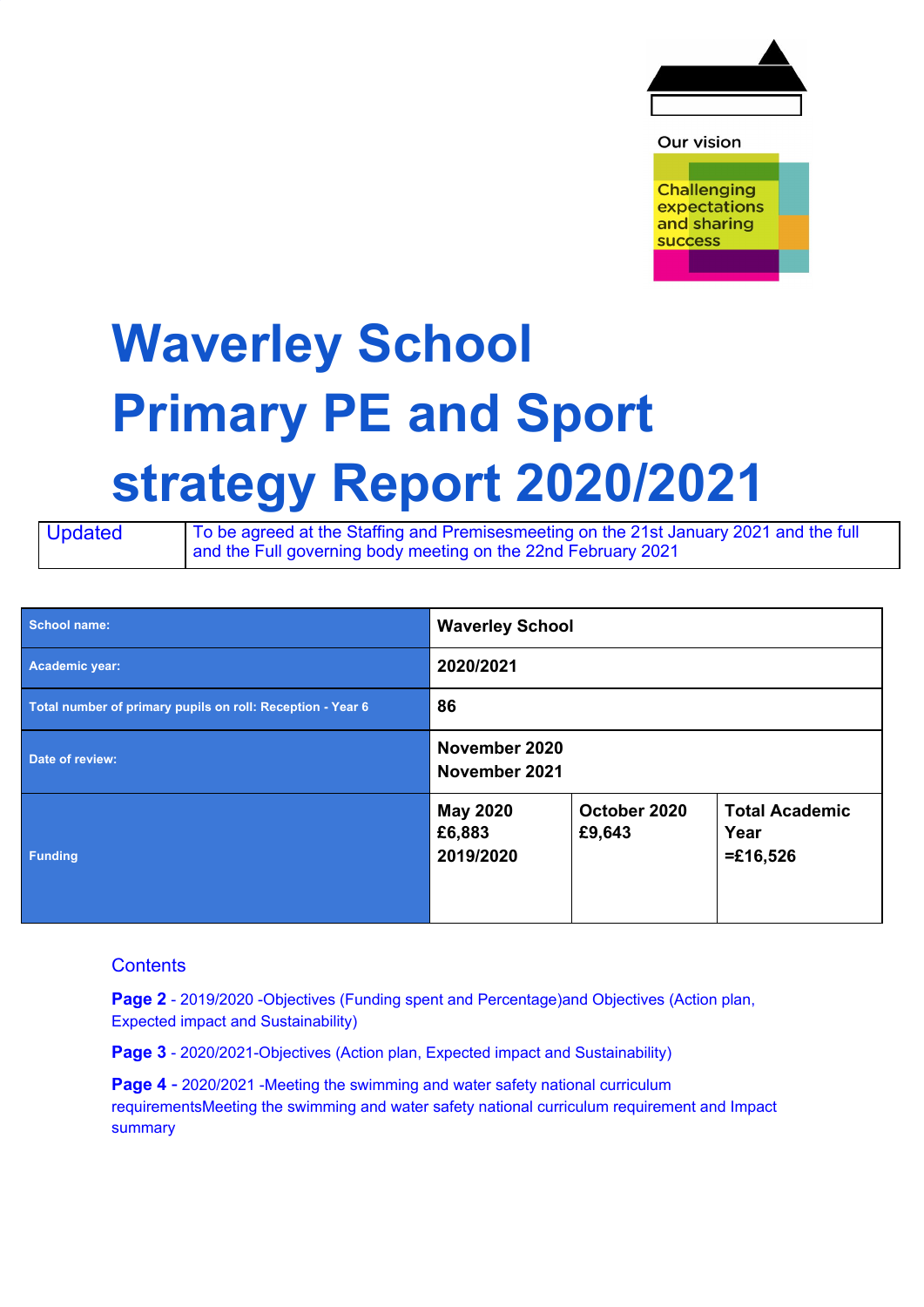| 2019/2020 -Objectives (Funding spent and Percentage)and Objectives (Action plan, Expected impact and Sustainability) |                                                                                                                                                                                                                                                                                                                                |                                                                                                                                                                                                         |                                                                                                                                                           |
|----------------------------------------------------------------------------------------------------------------------|--------------------------------------------------------------------------------------------------------------------------------------------------------------------------------------------------------------------------------------------------------------------------------------------------------------------------------|---------------------------------------------------------------------------------------------------------------------------------------------------------------------------------------------------------|-----------------------------------------------------------------------------------------------------------------------------------------------------------|
|                                                                                                                      | <b>Action Taken</b>                                                                                                                                                                                                                                                                                                            | <b>Evidence and impact</b>                                                                                                                                                                              | Sustainability and suggest next step                                                                                                                      |
| 1. Engaging all pupils<br>in regular physical<br>activity                                                            | Staff training including TAs<br>and playleaders                                                                                                                                                                                                                                                                                | Increased pupil<br>participation during<br>lunch time                                                                                                                                                   | Majority of staff are still employed and<br>able to continue to use strategies<br>shared. Further training required for<br>pupils with more complex needs |
| 2. Raising the profile of<br>PE and sport across<br>the school as a tool for<br>whole-school<br>improvement          | Monthly teachers's meetings<br>(ongoing)<br>Working parties to finalise the<br>success criteria (Spring 2020)<br>Partnership opportunities with<br>local Primary school for joint<br>swimming sessions<br>Additional support from<br>MOVE practitioners to ensure<br>all pupils can participate in<br>some independent moving. | Curriculum now has<br>physical development<br>and pe assessment<br>which is achievable yet<br>challenging for pupils<br>working at all levels in<br>school                                              | Development of curriculum has enabled<br>all teachers to be able to systematically<br>plan for all the pupils in their class.                             |
| 3. Increasing staff<br>members' confidence,<br>knowledge and skills in<br>teaching PE and sport                      | as above                                                                                                                                                                                                                                                                                                                       |                                                                                                                                                                                                         |                                                                                                                                                           |
| 4. Offering pupils a<br>broader range of sports<br>and activities                                                    | Purchase additional sensory<br>processing/integration<br>equipment to offer support to<br>more pupils.                                                                                                                                                                                                                         | Pupils who require<br>sensory processing<br>activities have access<br>throughout the day                                                                                                                | Most pieces of equipment are long<br>lasting - renewal of some pieces<br>required                                                                         |
| 5. Increasing pupils'<br>participation in<br>competitive sport                                                       | Purchase additional physio<br>and playground equipment in<br>consultation with teachers<br>and physios<br>All equipment/physio support<br>focuses on developing key<br>skills required for sports and<br>competitions                                                                                                          | Increased pupil<br>participation<br>Enhanced, extended,<br>inclusive provision<br>Enhanced quality of<br>delivery of activities<br>Improved standards<br>Positive attitudes to health<br>and well-being | due to covid restrictions, competitions<br>are difficult this year. Focus more on<br>developing skills                                                    |
|                                                                                                                      | Offering a range of<br>challenging and inclusive<br>sporting opportunities,                                                                                                                                                                                                                                                    | Increased pupil<br>participation<br>Positive attitudes to health<br>and well-being                                                                                                                      |                                                                                                                                                           |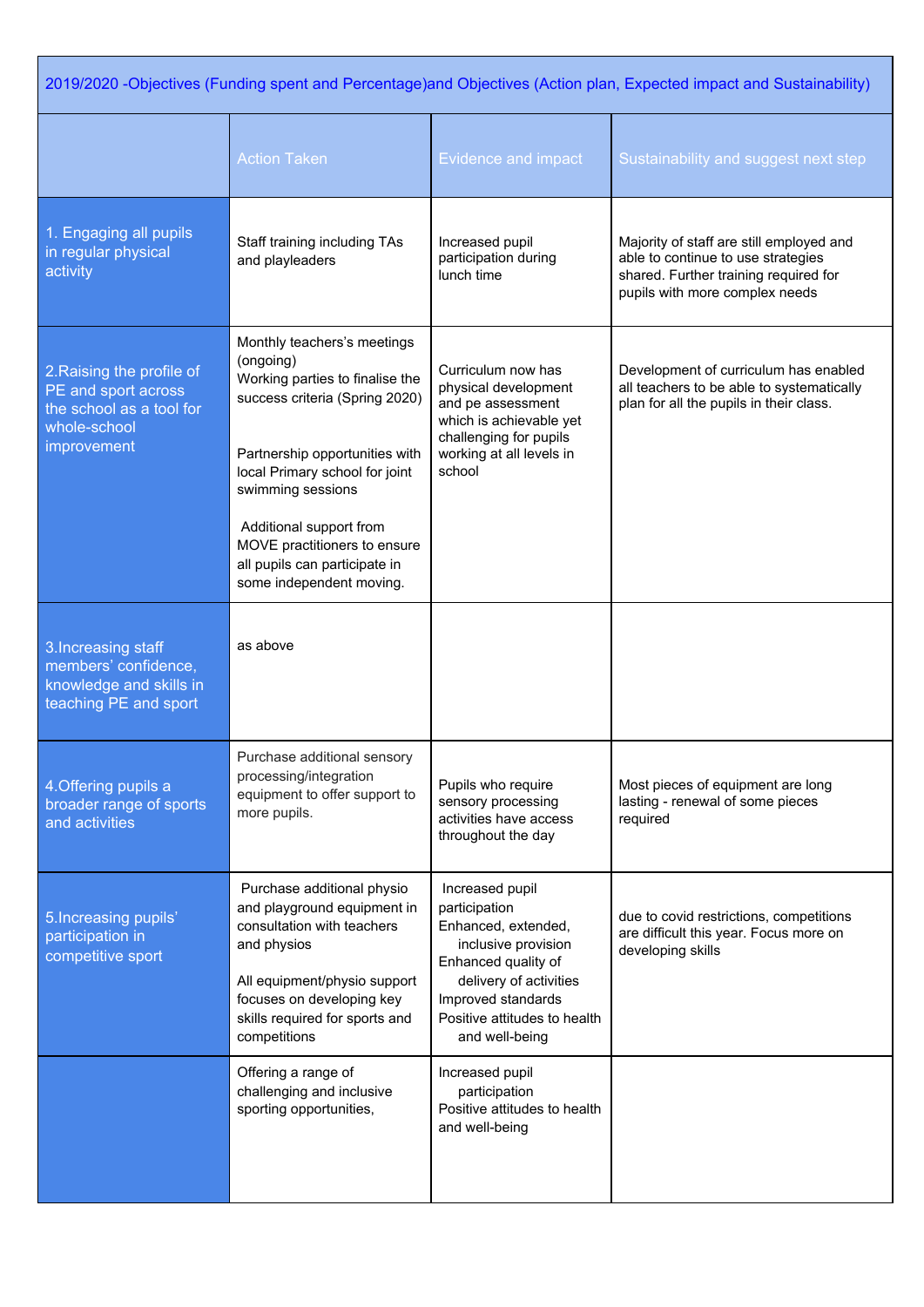| 5. Increasing pupils'<br>participation in<br>competitive sport | MOVE and Rebound therapy<br>timetabled for all primary<br>aged pupils                                                                             | Access to borough<br>competition (gym<br>Festival, Panathlon, Folk<br>Festival, Dance Festival)<br>Increased pupil<br>participation<br>Positive attitudes to health<br>and well-being |  |
|----------------------------------------------------------------|---------------------------------------------------------------------------------------------------------------------------------------------------|---------------------------------------------------------------------------------------------------------------------------------------------------------------------------------------|--|
|                                                                | Offering a range of<br>challenging and inclusive<br>sporting opportunities with<br>practice sessions in the<br>summer term ahead of Sports<br>day | Increased<br>school-community<br>links and parental<br>participation and<br>enhanced<br>communication with<br>parents & carers.                                                       |  |

| Impact Report Academic Year 2020-21                                                                |                      |  |  |
|----------------------------------------------------------------------------------------------------|----------------------|--|--|
| Objectives                                                                                         | <b>Funding spent</b> |  |  |
| 1. Engaging all pupils in regular physical activity                                                | £2,800               |  |  |
| 2. Raising the profile of PE and sport across the school as a tool for whole-school<br>improvement | £600                 |  |  |
| 3. Increasing staff members' confidence, knowledge and skills in teaching PE and<br>sport          |                      |  |  |
| 4. Offering pupils a broader range of sports and activities                                        | £1,100               |  |  |
| 5. Increasing pupils' participation in competitive sport                                           | £12,024              |  |  |

Total = £16,524 Financial year 2020/2021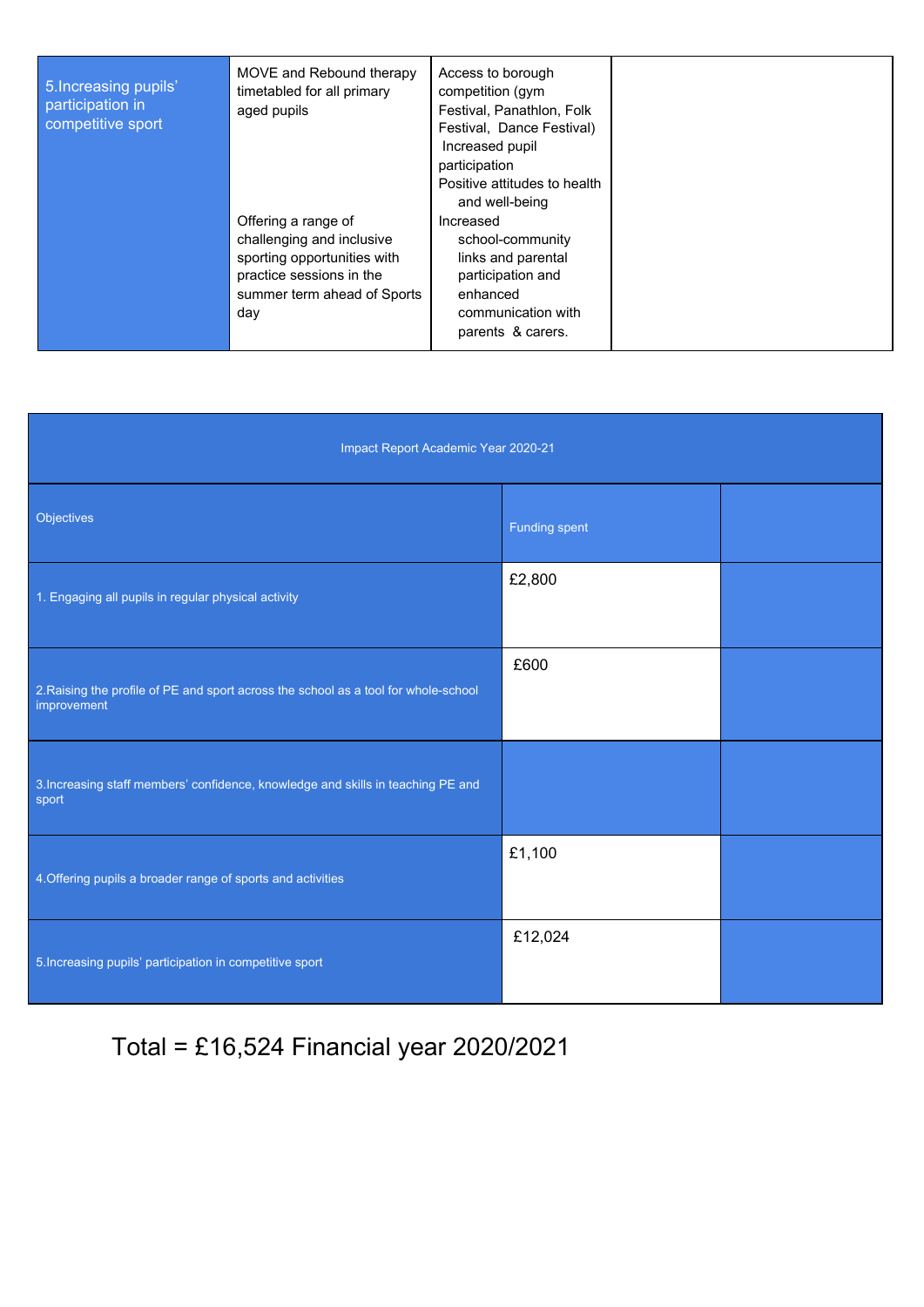| <b>Impact Report Academic Year 2020-21</b>                                                               |                                                                                                                                                                                                                                                                                                                     |                                                                                                                                                                                                              |                                                                                                           |
|----------------------------------------------------------------------------------------------------------|---------------------------------------------------------------------------------------------------------------------------------------------------------------------------------------------------------------------------------------------------------------------------------------------------------------------|--------------------------------------------------------------------------------------------------------------------------------------------------------------------------------------------------------------|-----------------------------------------------------------------------------------------------------------|
| <b>Objective</b>                                                                                         | <b>Action Taken</b>                                                                                                                                                                                                                                                                                                 | <b>Evidence and</b><br>impact                                                                                                                                                                                | <b>Sustainability and suggest next</b><br>step                                                            |
| 1. Engaging all pupils in<br>regular physical activity                                                   | All pupils were baselined<br>following the 1st National<br>Lockdown. A large<br>number pupils lost<br>physical skills due to<br>being unable to attend<br>school. All pupils are<br>now assessed using our<br>learning steps. Teachers<br>are aware which pupils<br>need to practice skills or<br>learn new skills. | <b>Individual Baseline</b><br>assessment for<br>each pupil:<br>Teachers have a<br>clear<br>understanding of<br>which pupils<br>require additional<br>physical activities<br>to improve their<br>lost skills. | Teacher to request additional<br>resources to enable them to practice<br>physical skills on a daily basis |
| 2. Raising the profile of PE<br>and sport across the<br>school as a tool for<br>whole-school improvement | development of<br>physical development<br>learning step: a tool for<br>teachers to help them<br>assess pupil progress<br>in pe and physical<br>development                                                                                                                                                          | staff are better able<br>to assess<br>individual<br>achievement and<br>plan for further<br>development                                                                                                       | Teachers use the steps to guide<br>lessons and enable pupils<br>opportunities to practice daily.          |
| <b>3.Increasing staff</b><br>members' confidence,<br>knowledge and skills in<br>teaching PE and sport    | physical activity<br>program Delivered to<br>staff during inset                                                                                                                                                                                                                                                     | staff are better able<br>to plan and deliver<br>lessons which<br>include pupils with<br>physical disabilities                                                                                                | review quality of play during spring<br>term                                                              |
| 4. Offering pupils a broader<br>range of sports and<br><b>activities</b>                                 | All pupils were baselined<br>following the 1st National<br>Lockdown. A large<br>number pupils lost<br>physical skills due to<br>being unable to attend<br>school. All pupils are<br>now assessed using our<br>learning steps. Teachers<br>are aware which pupils<br>need to practice skills or<br>learn new skills. | <b>Individual Baseline</b><br>assessment for<br>each pupil:<br>Teachers have a<br>clear<br>understanding of<br>which pupils<br>require additional<br>physical activities<br>to improve their<br>lost skills. | Teacher to request additional<br>resources to enable them to practice<br>physical skills on a daily basis |
| <b>5.Increasing pupils'</b><br>participation in competitive<br>sport                                     | To participate in more<br>challenging<br>competitions                                                                                                                                                                                                                                                               |                                                                                                                                                                                                              |                                                                                                           |